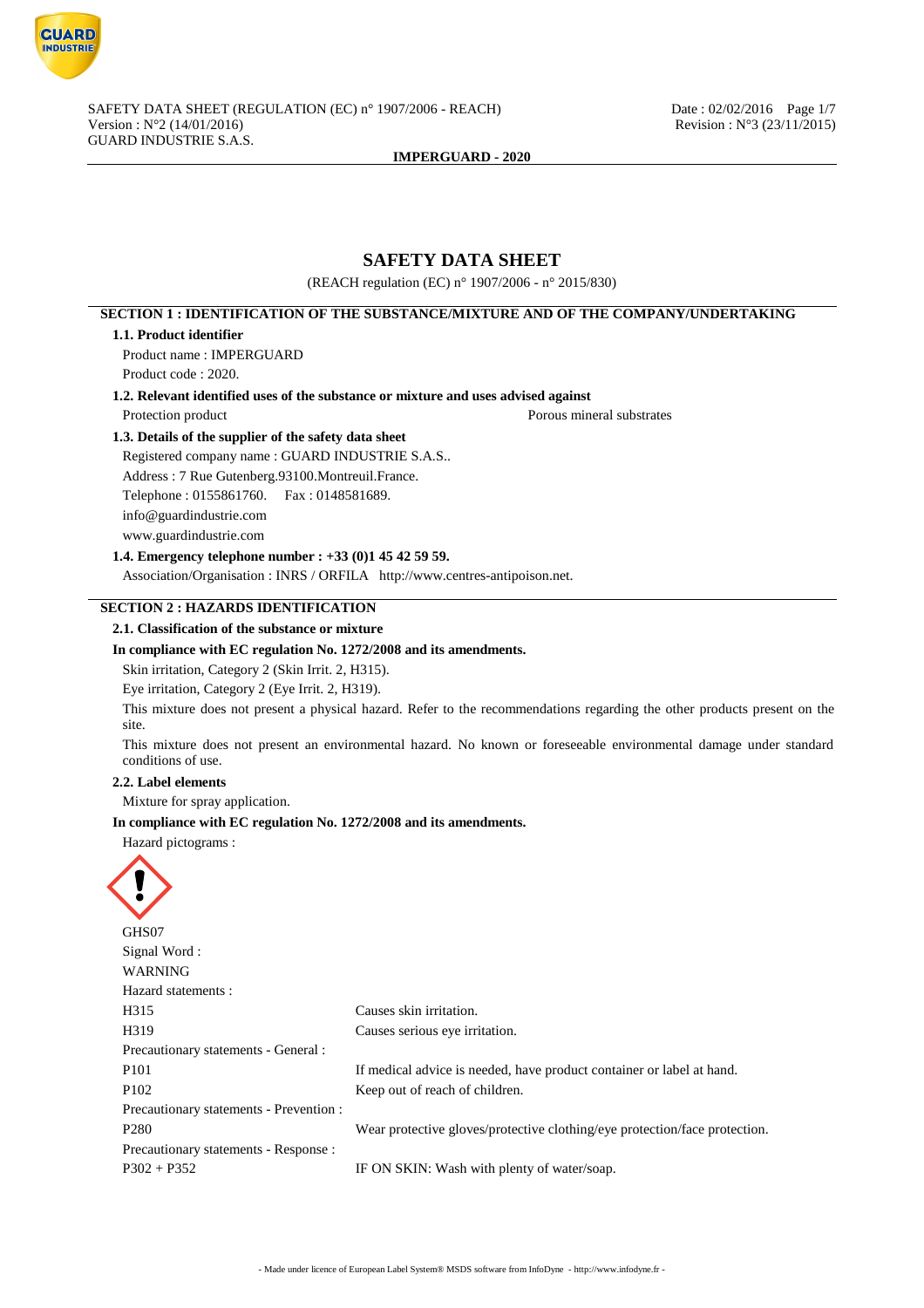| $P305 + P351 + P338$ | IF IN EYES: Rinse cautiously with water for several minutes. Remove contact<br>lenses, if present and easy to do. Continue rinsing. |  |
|----------------------|-------------------------------------------------------------------------------------------------------------------------------------|--|
| P321                 | In case of visiting a doctor, show the MSDS.                                                                                        |  |
| $P332 + P313$        | If skin irritation occurs: Get medical advice/attention.                                                                            |  |
| $P337 + P313$        | If eye irritation persists: Get medical advice/attention.                                                                           |  |
| $P362 + P364$        | Take off contaminated clothing and wash it before reuse.                                                                            |  |
|                      |                                                                                                                                     |  |

## **2.3. Other hazards**

The mixture does not contain substances classified as 'Substances of Very High Concern' (SVHC)  $>= 0.1\%$  published by the European CHemicals Agency (ECHA) under article 57 of REACH: http://echa.europa.eu/fr/candidate-list-table

The mixture satisfies neither the PBT nor the vPvB criteria for mixtures in accordance with annexe XIII of the REACH regulations EC 1907/2006.

# **SECTION 3 : COMPOSITION/INFORMATION ON INGREDIENTS**

**3.2. Mixtures**

| (EC) 1272/2008      | <b>Note</b> | $\%$                  |
|---------------------|-------------|-----------------------|
| GHS <sub>05</sub>   |             | $1 \le x \, \% < 2.5$ |
| Dgr                 |             |                       |
| Skin Corr. 1A, H314 |             |                       |
|                     |             |                       |
|                     |             |                       |
|                     |             |                       |
|                     |             |                       |
|                     |             |                       |

# **SECTION 4 : FIRST AID MEASURES**

As a general rule, in case of doubt or if symptoms persist, always call a doctor.

NEVER induce swallowing by an unconscious person.

### **4.1. Description of first aid measures**

## **In the event of splashes or contact with eyes :**

Wash thoroughly with fresh, clean water for 15 minutes holding the eyelids open.

If there is any redness, pain or visual impairment, consult an ophthalmologist.

## **In the event of splashes or contact with skin :**

Remove contaminated clothing and wash the skin thoroughly with soap and water or a recognised cleaner.

Watch out for any remaining product between skin and clothing, watches, shoes, etc.

If the contaminated area is widespread and/or there is damage to the skin, a doctor must be consulted or the patient transferred to hospital.

### **In the event of swallowing :**

Do not give the patient anything orally.

In the event of swallowing, if the quantity is small (no more than one mouthful), rinse the mouth with water and consult a doctor.

Seek medical attention immediately, showing the label.

## **4.2. Most important symptoms and effects, both acute and delayed**

No data available.

# **4.3. Indication of any immediate medical attention and special treatment needed**

No data available.

# **SECTION 5 : FIREFIGHTING MEASURES**

Non-flammable.

**5.1. Extinguishing media**

**Suitable methods of extinction**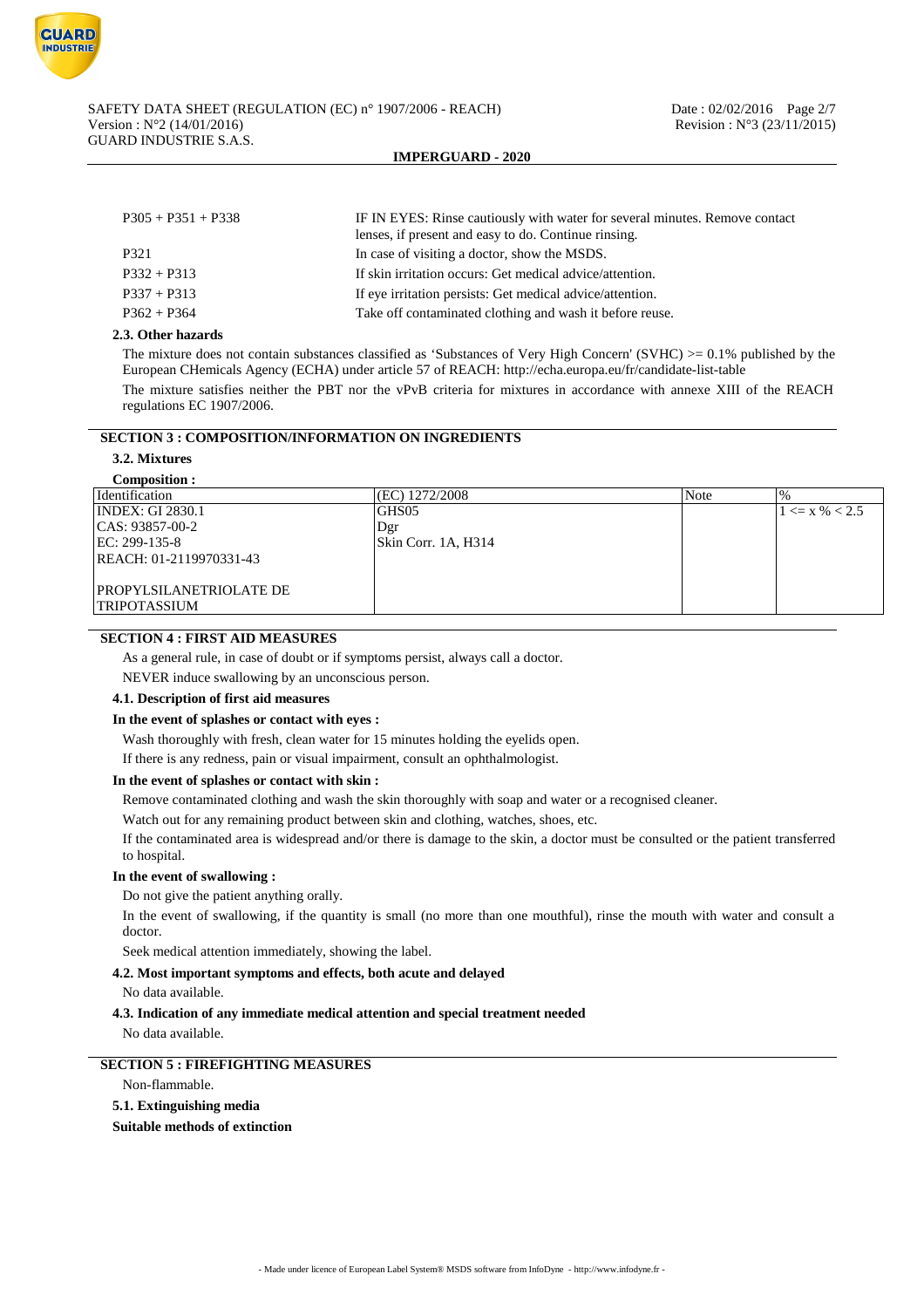

In the event of a fire, use :

- sprayed water or water mist
- foam

- carbon dioxide (CO2)

# **5.2. Special hazards arising from the substance or mixture**

A fire will often produce a thick black smoke. Exposure to decomposition products may be hazardous to health.

Do not breathe in smoke.

In the event of a fire, the following may be formed :

- carbon monoxide (CO)

- carbon dioxide (CO2)

### **5.3. Advice for firefighters**

No data available.

# **SECTION 6 : ACCIDENTAL RELEASE MEASURES**

#### **6.1. Personal precautions, protective equipment and emergency procedures**

Consult the safety measures listed under headings 7 and 8.

#### **For non first aid worker**

Avoid any contact with the skin and eyes.

### **For first aid worker**

First aid workers will be equipped with suitable personal protective equipment (See section 8).

#### **6.2. Environmental precautions**

Contain and control the leaks or spills with non-combustible absorbent materials such as sand, earth, vermiculite, diatomaceous earth in drums for waste disposal.

Prevent any material from entering drains or waterways.

#### **6.3. Methods and material for containment and cleaning up**

If the ground is contaminated, once the product has been recovered by sponging with an inert and non-combustible absorbent material, wash the contaminated area in plenty of water.

Clean preferably with a detergent, do not use solvents.

### **6.4. Reference to other sections**

No data available.

# **SECTION 7 : HANDLING AND STORAGE**

Requirements relating to storage premises apply to all facilities where the mixture is handled.

### **7.1. Precautions for safe handling**

Always wash hands after handling.

Remove and wash contaminated clothing before re-using.

### **Fire prevention :**

Prevent access by unauthorised personnel.

# **Recommended equipment and procedures :**

For personal protection, see section 8.

Observe precautions stated on label and also industrial safety regulations.

Avoid skin and eye contact with this mixture.

#### **Prohibited equipment and procedures :**

No smoking, eating or drinking in areas where the mixture is used.

#### **7.2. Conditions for safe storage, including any incompatibilities**

No data available.

#### **Storage**

Keep out of reach of children.

### **Packaging**

Always keep in packaging made of an identical material to the original.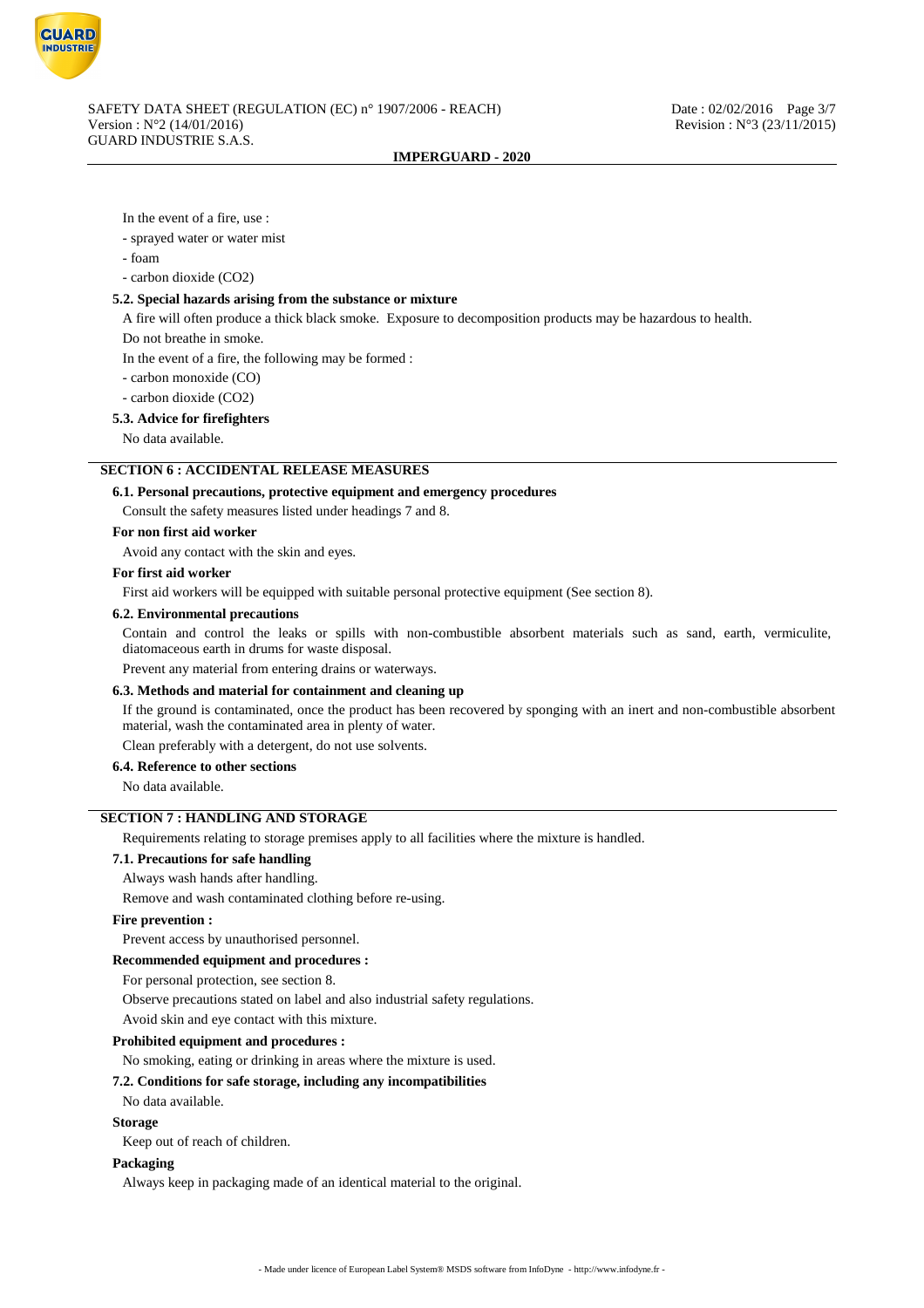

# **7.3. Specific end use(s)**

No data available.

# **SECTION 8 : EXPOSURE CONTROLS/PERSONAL PROTECTION**

**8.1. Control parameters**

No data available.

**8.2. Exposure controls**

## **Personal protection measures, such as personal protective equipment**

Pictogram(s) indicating the obligation of wearing personal protective equipment (PPE) :



Use personal protective equipment that is clean and has been properly maintained.

Store personal protective equipment in a clean place, away from the work area.

Never eat, drink or smoke during use. Remove and wash contaminated clothing before re-using. Ensure that there is adequate ventilation, especially in confined areas.

# **- Eye / face protection**

Avoid contact with eyes.

Use eye protectors designed to protect against liquid splashes

Before handling, wear safety goggles with protective sides accordance with standard EN166.

In the event of high danger, protect the face with a face shield.

When spraying, wear a face shield in accordance with standard EN166.

Prescription glasses are not considered as protection.

Individuals wearing contact lenses should wear prescription glasses during work where they may be exposed to irritant vapours.

Provide eyewash stations in facilities where the product is handled constantly.

## **- Hand protection**

Wear suitable protective gloves in the event of prolonged or repeated skin contact.

Use suitable protective gloves that are resistant to chemical agents in accordance with standard EN374.

Gloves must be selected according to the application and duration of use at the workstation.

Protective gloves need to be selected according to their suitability for the workstation in question : other chemical products that may be handled, necessary physical protections (cutting, pricking, heat protection), level of dexterity required.

Type of gloves recommended :

- Natural latex

- Nitrile rubber (butadiene-acrylonitrile copolymer rubber (NBR))
- PVC (polyvinyl chloride)

- Butyl Rubber (Isobutylene-isoprene copolymer)

Recommended properties :

- Impervious gloves in accordance with standard EN374

## **- Body protection**

Avoid skin contact.

Wear suitable protective clothing.

Work clothing worn by personnel shall be laundered regularly.

After contact with the product, all parts of the body that have been soiled must be washed.

## **- Respiratory protection**

N/A

In case of long time application or use in a bad ventilated area, use a F3-type mask.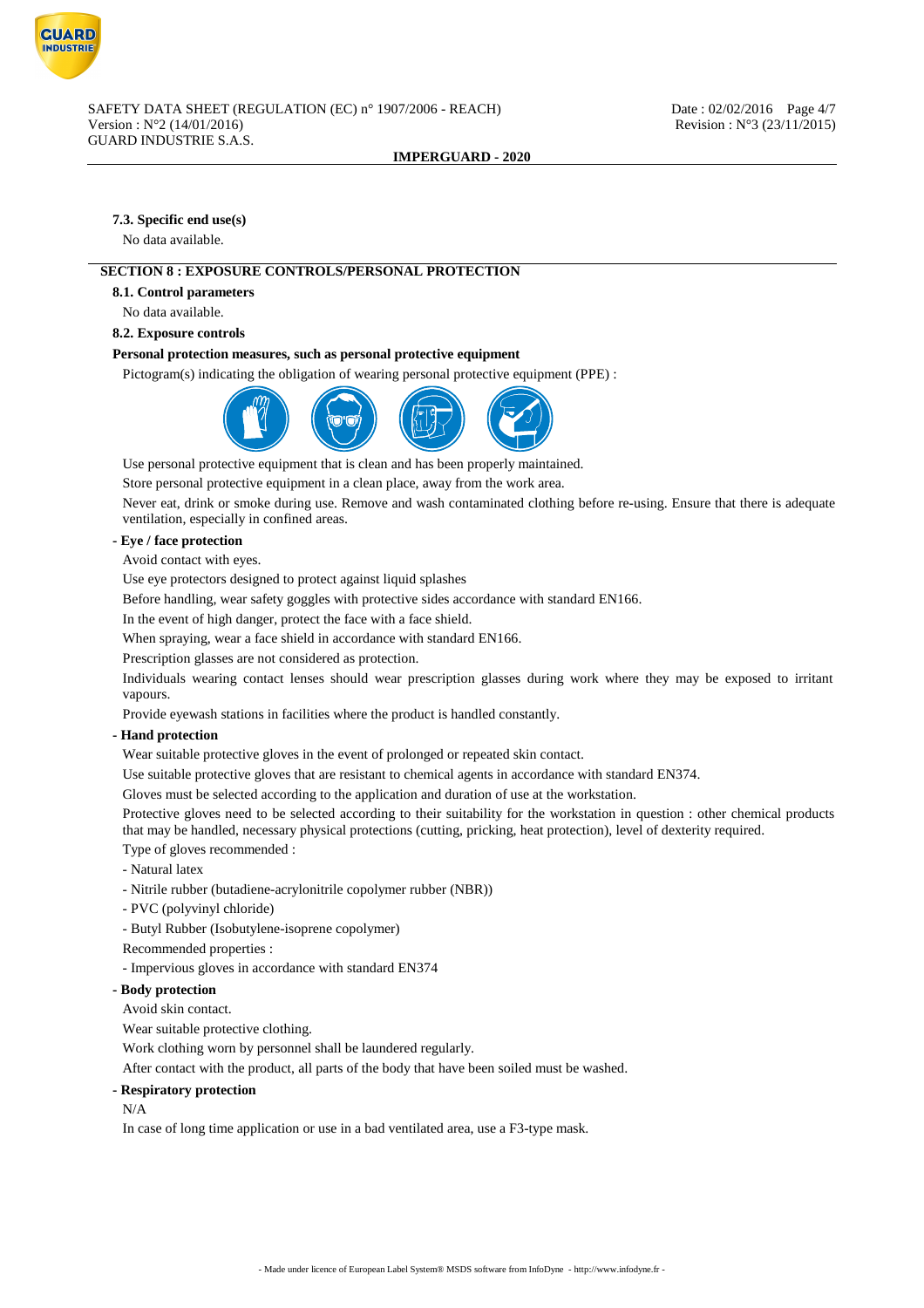

| <b>SECTION 9: PHYSICAL AND CHEMICAL PROPERTIES</b>                                         |                                                |
|--------------------------------------------------------------------------------------------|------------------------------------------------|
| 9.1. Information on basic physical and chemical properties                                 |                                                |
| <b>General information:</b>                                                                |                                                |
| Physical state:                                                                            | Fluid liquid.                                  |
| Important health, safety and environmental information                                     |                                                |
| $pH$ :                                                                                     | $12.00 + -0.5$ .                               |
|                                                                                            | Strongly basic.                                |
| Boiling point/boiling range:                                                               | Not specified.                                 |
| Flash point interval :                                                                     | Not relevant.                                  |
| Vapour pressure (50°C):                                                                    | Not relevant.                                  |
| Density:                                                                                   | >1                                             |
|                                                                                            | Method for determining the density:            |
|                                                                                            | ISO 3507 (Laboratory glassware - Pycnometers). |
| Water solubility:                                                                          | Soluble.                                       |
| Viscosity:                                                                                 | $v < 7$ mm2/s (40°C)                           |
| Melting point/melting range:                                                               | Not specified.                                 |
| Self-ignition temperature :                                                                | Not specified.                                 |
| Decomposition point/decomposition range :                                                  | Not specified.                                 |
| 9.2. Other information                                                                     |                                                |
| No data available.                                                                         |                                                |
| <b>SECTION 10: STABILITY AND REACTIVITY</b>                                                |                                                |
| 10.1. Reactivity                                                                           |                                                |
| No data available.                                                                         |                                                |
| 10.2. Chemical stability                                                                   |                                                |
| This mixture is stable under the recommended handling and storage conditions in section 7. |                                                |
| 10.3. Possibility of hazardous reactions                                                   |                                                |
| No data available.                                                                         |                                                |
| 10.4. Conditions to avoid                                                                  |                                                |
| Avoid:                                                                                     |                                                |
| - frost                                                                                    |                                                |
| 10.5. Incompatible materials                                                               |                                                |
| 10.6. Hazardous decomposition products                                                     |                                                |
| The thermal decomposition may release/form :                                               |                                                |
| - carbon monoxide (CO)                                                                     |                                                |
| - carbon dioxide (CO2)                                                                     |                                                |
|                                                                                            |                                                |

# **SECTION 11 : TOXICOLOGICAL INFORMATION**

# **11.1. Information on toxicological effects**

May cause irreversible damage to the skin; namely inflammation of the skin or the formation of erythema and eschar or oedema following exposure up to four hours.

May have reversible effects on the eyes, such as eye irritation which is totally reversible by the end of observation at 21 days.

### **11.1.1. Substances**

No toxicological data available for the substances.

# **11.1.2. Mixture**

# **Skin corrosion/skin irritation :**

The irritant clasification based on a high/low pH has been confirmed by irritation tests.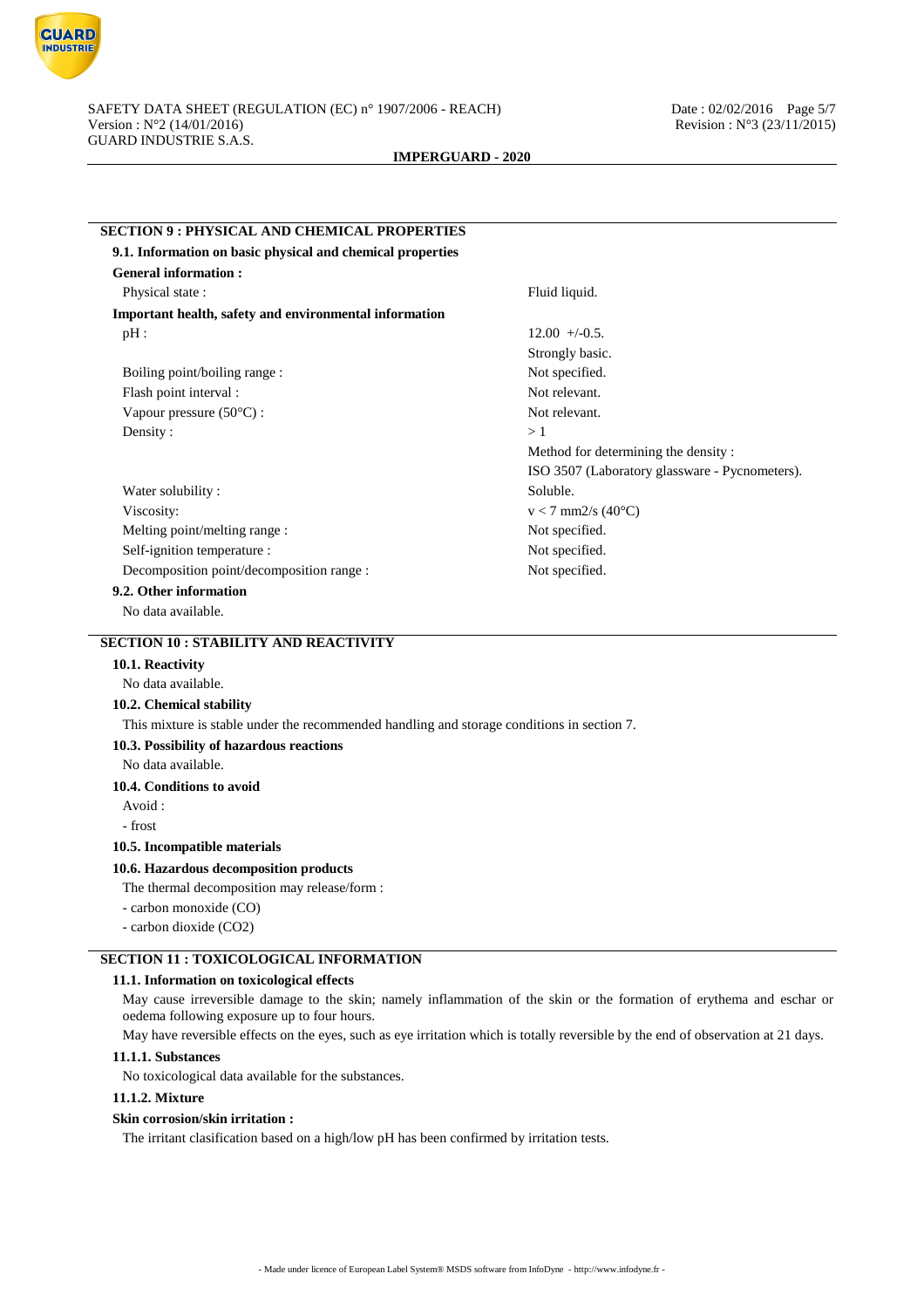

### **Serious damage to eyes/eye irritation :**

The irritant clasification based on a high/low pH has been confirmed by irritation tests.

# **SECTION 12 : ECOLOGICAL INFORMATION**

# **12.1. Toxicity**

### **12.1.2. Mixtures**

No aquatic toxicity data available for the mixture.

### **12.2. Persistence and degradability**

#### No data available.

#### **12.3. Bioaccumulative potential**

No data available.

### **12.4. Mobility in soil**

No data available.

### **12.5. Results of PBT and vPvB assessment**

No data available.

**12.6. Other adverse effects**

No data available.

# **SECTION 13 : DISPOSAL CONSIDERATIONS**

Proper waste management of the mixture and/or its container must be determined in accordance with Directive 2008/98/EC.

#### **13.1. Waste treatment methods**

Do not pour into drains or waterways.

#### **Waste :**

Waste management is carried out without endangering human health, without harming the environment and, in particular without risk to water, air, soil, plants or animals.

Recycle or dispose of waste in compliance with current legislation, preferably via a certified collector or company.

Do not contaminate the ground or water with waste, do not dispose of waste into the environment.

## **Soiled packaging :**

Empty container completely. Keep label(s) on container.

Give to a certified disposal contractor.

### **SECTION 14 : TRANSPORT INFORMATION**

Exempt from transport classification and labelling.

Transport product in compliance with provisions of the ADR for road, RID for rail, IMDG for sea and ICAO/IATA for air transport (ADR 2015 - IMDG 2014 - ICAO/IATA 2015).

# **SECTION 15 : REGULATORY INFORMATION**

### **15.1. Safety, health and environmental regulations/legislation specific for the substance or mixture**

## **- Classification and labelling information included in section 2:**

The following regulations have been used:

- EU Regulation No. 1272/2008 amended by EU Regulation No. 487/2013.
- EU Regulation No. 1272/2008 amended by EU Regulation No. 758/2013.
- EU Regulation No. 1272/2008 amended by EU Regulation No. 944/2013.
- EU Regulation No. 1272/2008 amended by EU Regulation No. 605/2014.
- EU Regulation No. 1272/2008 amended by EU Regulation No. 1297/2014.

# **- Container information:**

- No data available.
- **Particular provisions :**

No data available.